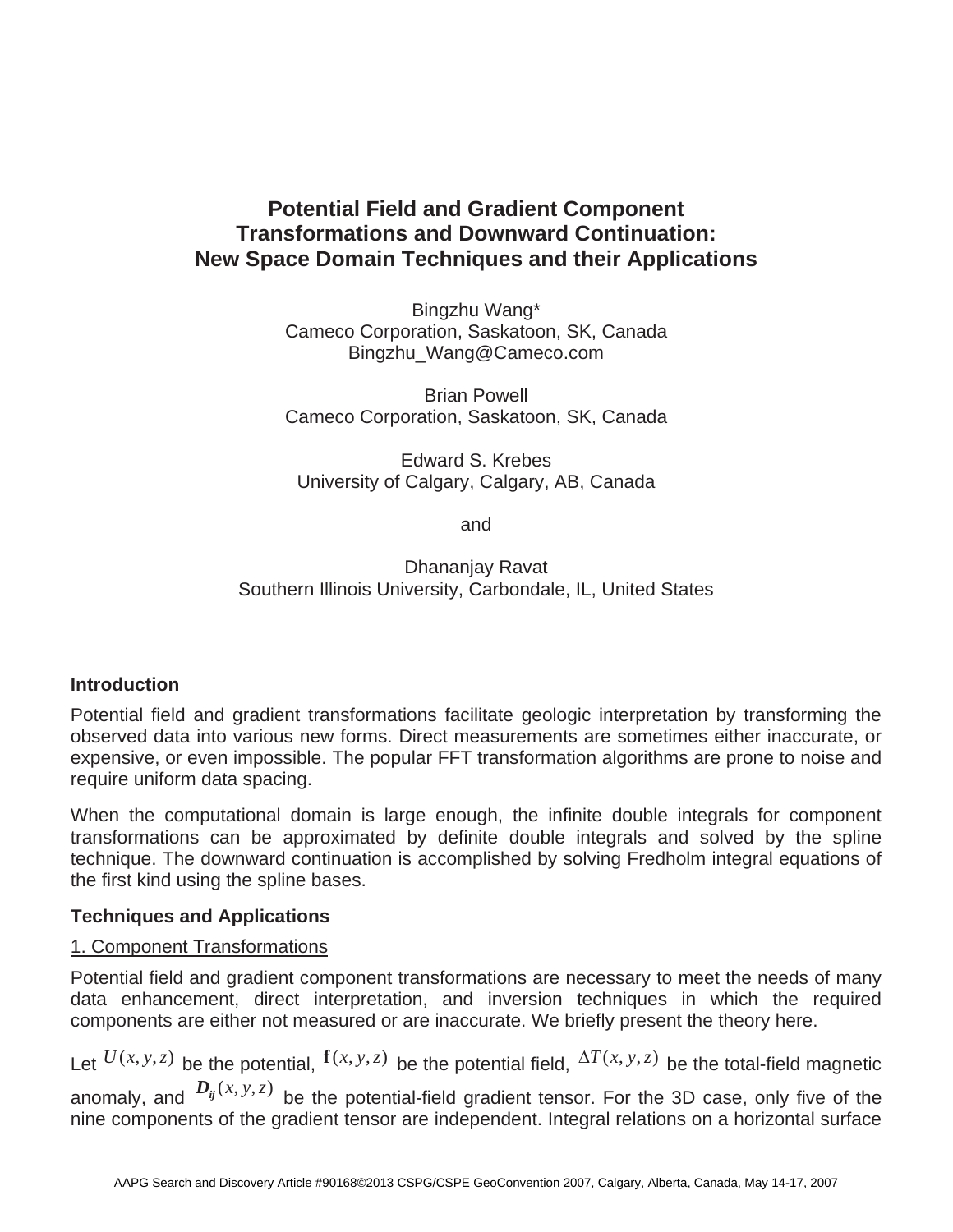between the vertical component of a potential field or gradient and the horizontal components of the potential field or gradient from arbitrary sources are

$$
V_z(\xi, \eta) = \frac{1}{2\pi} \int_{-\infty-\infty}^{\infty} \int_{-\infty}^{\infty} \frac{(\xi - x)V_x(x, y) + (\eta - y)V_y(x, y)}{\left[ (x - \xi)^2 + (y - \eta)^2 \right]^{3/2}} dxdy
$$
\n(1)

$$
V_x(\xi, \eta) = -\frac{1}{2\pi} \int_{-\infty}^{\infty} \int_{-\infty}^{\infty} \frac{(\xi - x)V_z(x, y)}{[(x - \xi)^2 + (y - \eta)^2]^{3/2}} dxdy
$$
\n(2)

$$
V_{y}(\xi,\eta) = -\frac{1}{2\pi} \int_{-\infty}^{\infty} \int_{-\infty}^{\infty} \frac{(\eta - y)V_{z}(x, y)}{[(x - \xi)^{2} + (y - \eta)^{2}]^{\frac{3}{2}}} dxdy
$$
\n(3)

where  $V_z$  can be  $f_z$ ,  $\overline{\partial z}$ *T*  $\partial$  $\frac{\partial \Delta T}{\partial z}$ , or  $D_{iz}$ ;  $V_x$  can be  $f_x$ ,  $\frac{\partial \Delta T}{\partial x}$ *T*  $\partial$  $\frac{\partial \Delta T}{\partial x}$ , or  $D_{ix}$ ; and  $V_{y}$  can be  $f_{y}$ ,  $\frac{\partial \Delta T}{\partial y}$ *T*  $\partial$  $\partial \Delta$ , or  $D_{iy}$ ;  $i = x, y, z.$ 

When the computational domain is large enough, each infinite double integral can be approximated by a definite double integral and solved by the spline technique (Wang, 2006). For example,

$$
D_{zz}(\xi, \eta) = \frac{1}{2\pi} \sum_{i=-1}^{Nx+1Ny+1} [N_i^{-1}(b) - N_i^{-1}(a)] C_{i,j} [N_j^{-1}(d) - N_j^{-1}(c)]
$$
\n(4)

#### 2. Downward Continuation

Downward continuation transforms the potential field and gradient measured on one surface to the field that would be measured on another surface closer to the sources. Although it is an inherent ill-posed inverse problem, downward continuation can relatively enhance the effects of shallower, smaller sources. It can also increase the resolution and provide useful information for further interpretation. When it is necessary to merge or compare potential field or gradient data measured at different altitudes, downward continuation provides a way to transform individual surveys onto a common surface.

The new downward continuation technique is accomplished by solving Fredholm integral equations of the first kind in the space domain using the spline bases. The technique is robust and can stably downward continue data over much larger distances than can the standard FFT technique.

### 3. Applications

We present examples to show how the spline-based component transformations can verify the quality of real potential field or gradient data, and can meet the needs of direct interpretation and inversion techniques. We also show downward continuation examples using airborne potential field or gradient data and compare them with ground data.